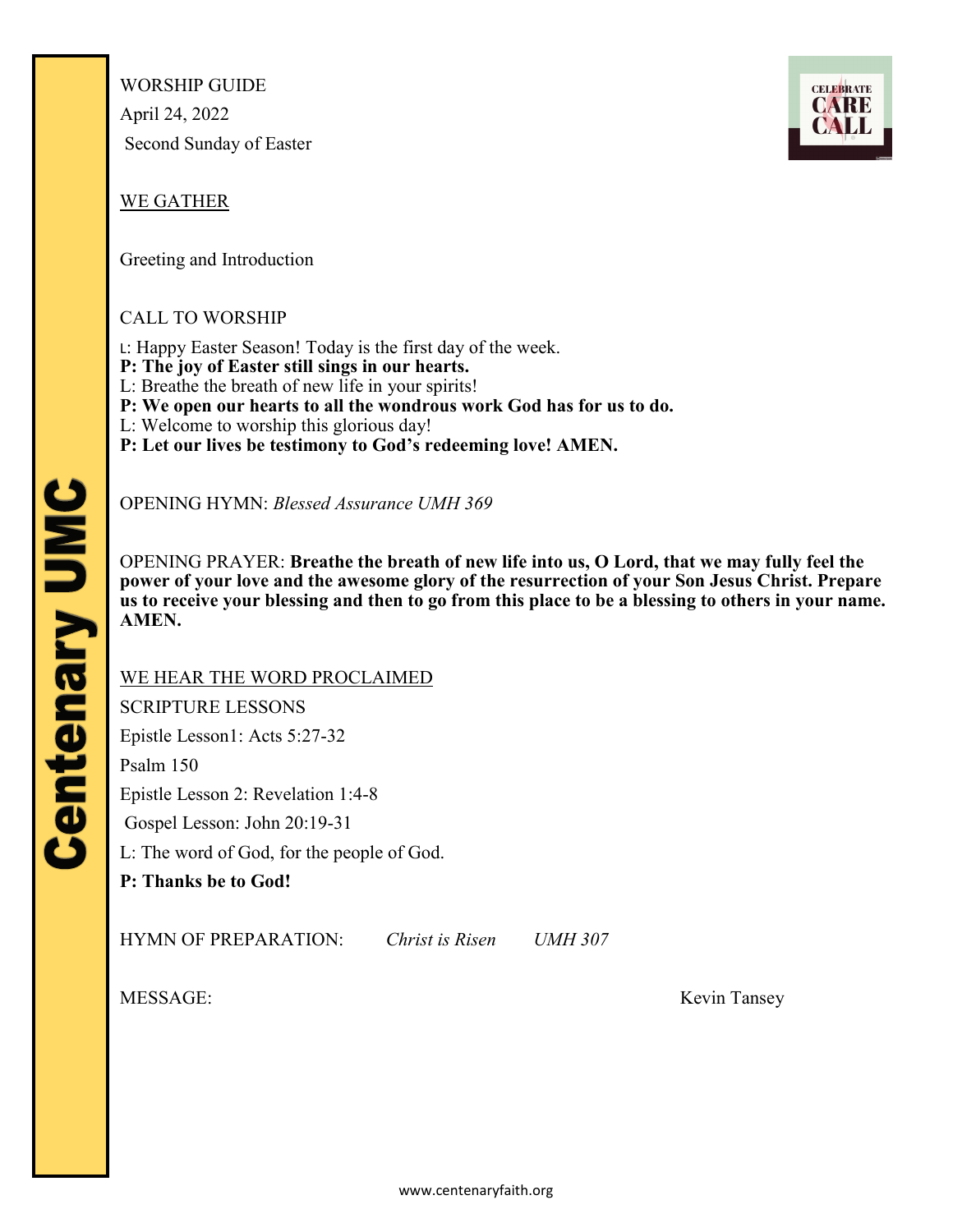### WE RESPOND WITH PRAYER AND THANKSGIVING

### RESPONSIVE HYMN: *Days of Elijah W&S 3186*

SONG BEFORE & AFTER TIME OF PRAYER: *Lord, Listen to Your Children Praying #2193 TFWS*

*Lord, listen to your children praying, Lord, send your Spirit in this place; Lord listen to your children praying, send us love, send us power, send us grace.* 

### PASTORAL PRAYER

PRAYERS OF THE PEOPLE (after each time of silence, we'll finish with the words "Lord in your mercy" and you are invited to respond, "**Hear our prayer**.")

### THE LORD'S PRAYER

**Our Father, who art in heaven, hallowed be thy Name, thy kingdom come, thy will be done, on earth as it is in heaven. Give us this day our daily bread. And forgive us our trespasses, as we forgive those who trespass against us. And lead us not into temptation but deliver us from evil. For thine is the kingdom, and the power, and the glory, forever. Amen.**

### **OFFERING**

This is an opportunity to share the goodness that has been given to you. Consider sending an offering to PO Box 630, Skowhegan, ME 04976. You are also invited to support an organization or church in our local community that is making a positive difference in people's lives.

PRAYER OF DEDICATION

CLOSING HYMN: *You Are My All in All W&S 3040*  ANNOUNCEMENTS

BENEDICTION:

L: Peace to you from the One who is and was, and is to come. **P: Grace and peace to you from the One who loves us and frees us, the One who gives us repentance and forgiveness. L:** As God sent Jesus into the world, so the Spirit now sends us to continue God's holy work. **ALL: To God be glory and dominion forever and ever! Amen.**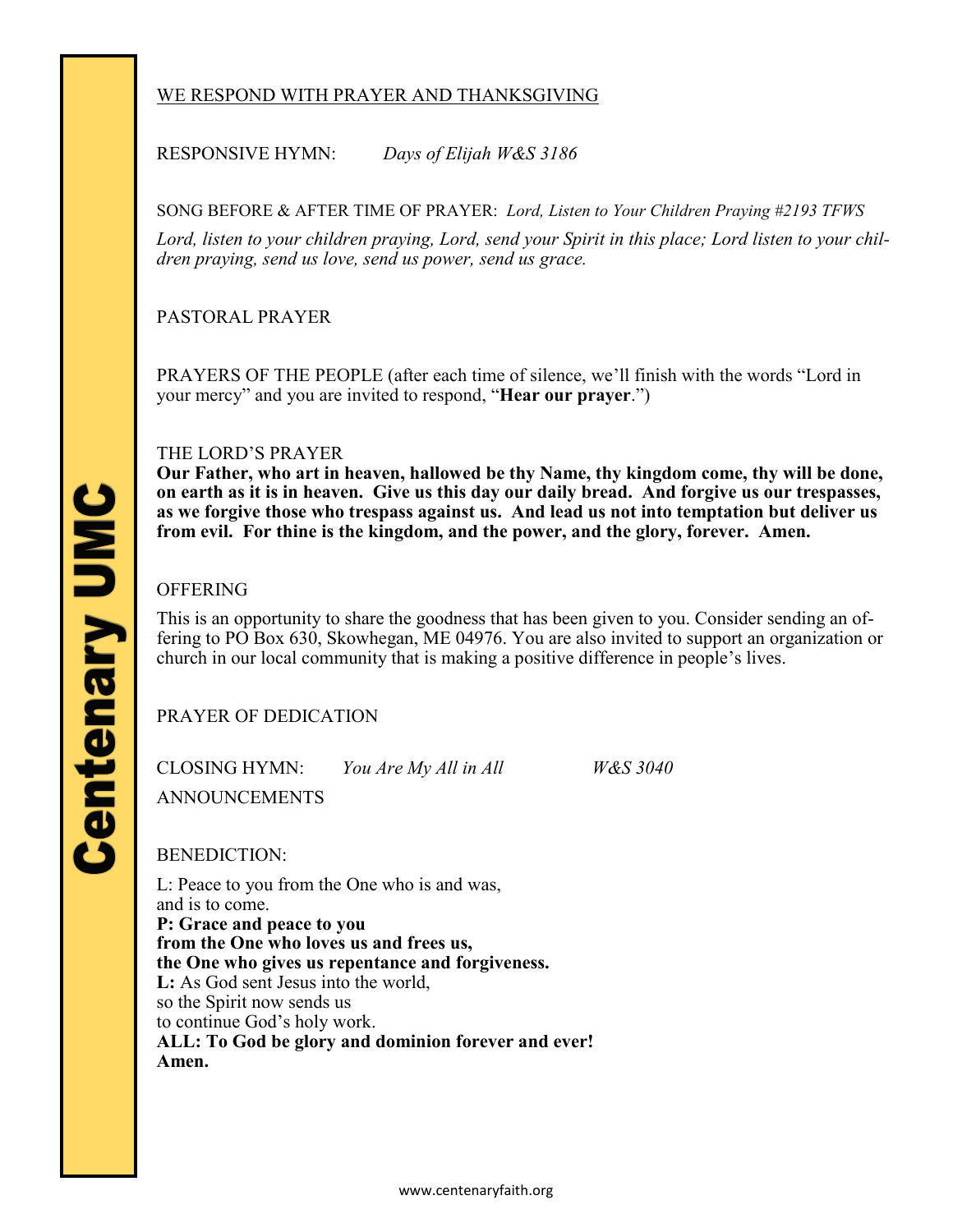# **ANNOUNCEMENTS**

SKOWPENDOUS 2022 / DATE: Friday, April 22nd / TIME: 5-7 PM

PLACE: Downtown in parking lot by Chamber of Commerce.

Centenary and C.U.P. will be participating in this event. If you would like to help in representing the church or C.U.P. please see pastor Jen.

# The HEARTS AND HANDS THRIFT SHOP

Co-Managers: James Barto and Ila Libby

**Hours of Operation: Wednesdays 9 AM to 12 PM** 

### **They are now collecting items for the Cornville 5 mile yard sale.**

\*\*\*Call James @ 207-858-0257 to arrange drop off donations or for more information.

# CLOTHING CLOSET

The Clothing Closet is open on Wednesdays 9 AM to NOON and 5 PM to 7 PM

# THE CUP CAFÉ

Our CUP Café is open on Wednesdays 9AM—12 NOON.

Each week we offer a light lunch, hot chocolate, coffee and snacks. We also have FREE Wi-fi.

## FREE DRIVE THRU COMMUNITY MEALS

Our free Drive Thru Community meals are on the 2nd and 4th Tuesday of each month. Our next meal will be offered on Tuesday, April 26th. Call 207-474-3915, leave your name and number of meals. Pick up time is between 5pm and 6 pm that evening.

## MEDICAL EQUIPMENT LENDING PROGRAM

Do you or someone you know have need for a wheelchair, walker, crutches, canes, etc.? If so, we have many of these items available through our medical lending program. This is offered by apappointment. Call 207-474-3915 and leave your name, phone number, and the item that you need. Someone will contact you. This is an outreach through the partnership of Common Unity Place and Centenary United Methodist Church.

## SKOWHEGAN AREA YOUTH GROUP

Thursdays from 6-7:30 pm at Centenary UMC on the Dr. Mann Rd. Snacks and activities provided. For more information, please call Sharon Newell or Kevin Tansey at 207-708-0767 or 207-877-5987.

## NEW WOMEN'S FELLOWSHIP GROUP

If you are interested in learning more about purpose and mission of the group you can contact Ila Libby @ 207-431-9160 Lori Trevains @ 207-431-3493. They are currently meeting 3:00PM— 4:30 PM on the 2nd Wednesday of each month. Here at CUMC